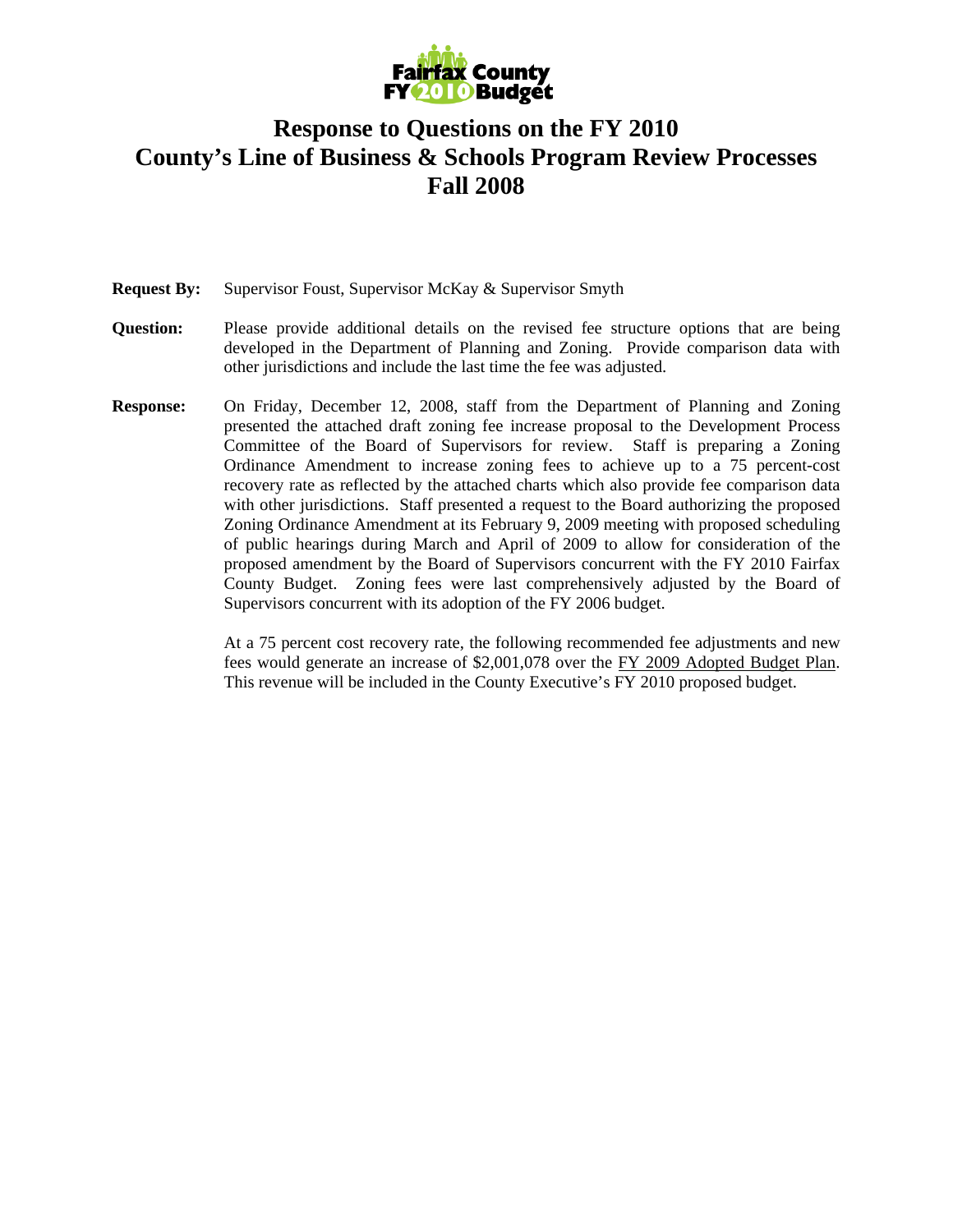## **ZONING EVALUATION ZONING APPLICATION FEES – CURRENT AND PROPOSED COMPARISON OF FEES WITH OTHER JURISDICTIONS DECEMBER 2008**

| <b>CATEGORY</b>                           | <b>FAIRFAX</b><br>2008             | <b>FAIRFAX</b><br>75%<br><b>RECOVERY</b>                        | <b>FAIRFAX</b><br>50%<br><b>RECOVERY</b>                        | <b>LOUDOUN</b><br><b>PROPOSED</b>        | <b>PRINCE</b><br><b>WILLIAM</b><br><b>July 1, 2007</b>                  | <b>MONTGOMERY</b><br><b>July 1, 2007</b>                                                      | <b>ARLINGTON</b><br><b>July 1, 2008</b>                    |
|-------------------------------------------|------------------------------------|-----------------------------------------------------------------|-----------------------------------------------------------------|------------------------------------------|-------------------------------------------------------------------------|-----------------------------------------------------------------------------------------------|------------------------------------------------------------|
|                                           |                                    | <b>RATE</b>                                                     | <b>RATE</b>                                                     |                                          |                                                                         |                                                                                               |                                                            |
| Rezoning -<br>Conventional                | $$8,820 +$<br>\$185/acre           | $$26,460 +$<br>\$555/acre                                       | $$17,640 +$<br>\$370/acre                                       | $$35,605 +$<br>\$180/acre > 200<br>acres | $$2,197 - $3,662$<br>$+ $78 - $157/ \text{acre}$                        | $$2,800-$4,000+$<br>\$300-\$350/acre                                                          | \$12,087-<br>\$27,257<br>(District/Size<br>Dependent)      |
| $Rezoning -$<br>P-District                | $$8,820 +$<br>\$295/acre           | $$26,460 +$<br>\$555/acre                                       | $$17,640 +$<br>\$590/acre                                       | $$35,605 +$<br>\$140/acre > 200<br>acres | Res: $$5,488 +$<br>\$157/acre;<br>Other: $$7,325 +$<br>\$112-\$224/acre | MxUse/50 Acres:<br>$$18,000 +$<br>\$450/acre;<br>Other: \$7,000-<br>$$12,000 +$<br>\$450/acre | \$12,087-<br>\$27,257<br>(District/Size<br>Dependent)      |
| Proffered<br>Condition<br>Amendment       | $$4,410+$<br>$$185-$<br>\$295/acre | $$13.320 +$<br>$$555 -$<br>\$885/acre                           | $$8,820 +$<br>\$370-<br>\$590/acre                              | Res: \$26,230;<br>Other: \$20,575        | Minor: \$2,197;<br>Other: New RZ<br>Fee                                 | \$2,500                                                                                       |                                                            |
| <b>FDP</b>                                | $$4,410+$<br>\$140/acre            | $$13,320 +$<br>$$555 -$<br>\$885/acre                           | $$8,820 +$<br>\$370-<br>\$590/acre                              | \$12,010                                 | $$3.662 + $157$ -<br>\$230/acre                                         | \$3,500                                                                                       |                                                            |
| Variance                                  | Res: \$295;<br>Other: \$2,645      | Res: \$885;<br>Other: \$7,935                                   | Res: \$590;<br>Other: \$5,290                                   | \$350                                    | \$320                                                                   | SFD: \$800;<br>MF: \$2,500;<br>C/I: \$3,000                                                   | $$3,167$ $(1^{\text{st}})$ +<br>\$633 (Each<br>Additional) |
| Special<br>Exception<br>(Service Station) | \$5,295                            | \$15,885                                                        | \$10,590                                                        | \$15,750                                 | \$8,400                                                                 | \$10,000                                                                                      | \$8,500                                                    |
| Special Permit<br>(Place of<br>Worship)   | \$3,565                            | \$10,695                                                        | \$7,130                                                         | \$15,750 (SE)                            | \$1,680                                                                 |                                                                                               |                                                            |
| Special Permit<br>(50% Min Yd)            | \$585                              | \$1,755                                                         | \$1,170                                                         |                                          |                                                                         |                                                                                               |                                                            |
| Conceptual<br>Plans                       | $$4,410+$<br>\$140/acre            | $$13,320 +$<br>$$555 -$<br>\$885/acre                           | $$8,820 +$<br>\$370-<br>\$590/acre                              |                                          |                                                                         |                                                                                               |                                                            |
| Interpretations<br>of Approved<br>Zonings |                                    | \$500 flat fee                                                  | \$500 flat fee                                                  |                                          | \$56 (Zoning<br>Interpretation)                                         | \$500<br>(Modification<br>without Public<br>Hearing)                                          | \$310<br>(Verification of<br>Compliance)                   |
| Applicant<br>Deferrals<br>(Per Request)   |                                    | \$130 (BZA)<br>\$1,000<br>(Planning<br>Commission<br>and Board) | \$130 (BZA)<br>\$1,000<br>(Planning<br>Commission<br>and Board) |                                          |                                                                         |                                                                                               |                                                            |

**FY 2008 Actual Revenue: \$903,555 FY 2009 Adopted Revenue: \$994,847 FY 2010 Proposed Revenue:\* \$2,758,276 (75% Recovery)/ \$1,967,034 (50% Recovery)** 

**Increase Over FY 2008 Actual: \$1,854,721 (75% Recovery) / \$1,063,479 (50% Recovery) Increase Over FY 2009 Adopted: \$1,763,429 (75% Recovery) / \$972,187 (50% Recovery)** 

**\****Includes new fees for Conceptual Plans (2 Applications), Zoning Interpretations (400 Requests) and Applicant requested deferrals (157 deferrals of Planning Commission and Board public hearings and 7 deferrals of BZA hearings)*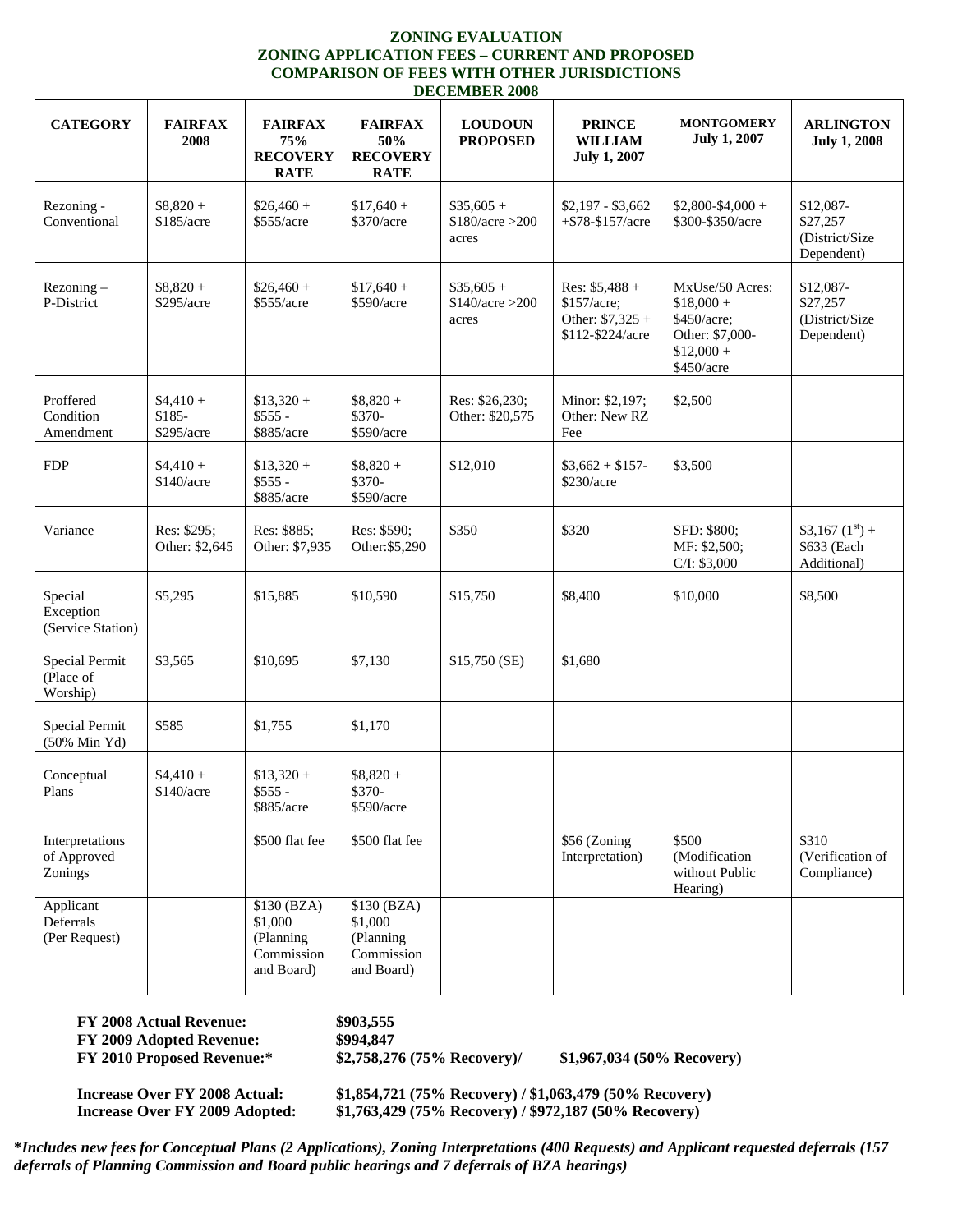## **ZONING ADMINISTRATION PERMIT FEES - CURRENT AND PROPOSED COMPARISON OF FEES WITH OTHER JURISDICTIONS DECEMBER 2008**

| <b>Permit</b><br><b>Type</b>                                                                                                                                                        | <b>Fairfax</b><br><b>Current</b><br>Fee<br>(Recovery<br>Rate) | Fairfax<br><b>Proposed</b><br>@75%<br><b>Recovery</b><br>Rate | <b>Fairfax</b><br><b>Proposed</b><br>@50%<br><b>Recovery</b><br>Rate | Fairfax<br><b>Alternative</b><br>Fee<br><b>Increase</b> | Loudoun<br>County                        | <b>Prince</b><br>William<br>7/1/07                      | <b>Montgomery</b><br>7/1/07                                     | <b>Arlington</b><br>7/1/08                                                        |
|-------------------------------------------------------------------------------------------------------------------------------------------------------------------------------------|---------------------------------------------------------------|---------------------------------------------------------------|----------------------------------------------------------------------|---------------------------------------------------------|------------------------------------------|---------------------------------------------------------|-----------------------------------------------------------------|-----------------------------------------------------------------------------------|
| Appeal                                                                                                                                                                              | \$375 (11%)                                                   | \$2,455                                                       | \$1,635                                                              |                                                         | \$350                                    | \$476                                                   | Res: \$200<br>Other: \$800                                      | \$517                                                                             |
| Compliance<br>Letters                                                                                                                                                               | SF: \$90 (61%)<br>Other: \$265<br>(65%)                       | SF: \$110<br>Other: \$310                                     | Already<br>exceeding<br>(50%)                                        |                                                         | \$60                                     | \$28                                                    | \$110<br>Res:<br>Other: \$231                                   | $$310 - $517$<br>based on<br>type                                                 |
| Non-RUP                                                                                                                                                                             | \$40 (44%)                                                    | \$65                                                          | \$45                                                                 |                                                         | $\overline{$}70$<br>(effective<br>7/1/08 | \$75-\$100                                              | $$215 - to Max$<br>Fee of \$590<br>based on gross<br>floor area | \$207-\$517<br>based on<br>gross floor<br>area                                    |
| <b>Temporary Special</b><br>Permit<br>(Group 8)<br>Approved by<br>Zoning<br>Administrator<br>-Res. Portable<br>Storage<br>-All other uses<br>approved by<br>Zoning<br>Administrator | \$0<br>\$130 (49%)                                            | \$200<br>\$200                                                | \$135<br>\$135                                                       | \$0                                                     |                                          | \$140                                                   |                                                                 | \$207 for<br>Certificate<br>of<br>Occupancy<br>for<br>Temporary<br>Uses           |
| Sign Permit                                                                                                                                                                         | \$50(41%)                                                     | \$90                                                          | \$60                                                                 |                                                         | \$90                                     | \$75<br>\$20 each<br>Additional<br>Sign<br>(Sept. 2008) | \$245<br>for<br>Permanent<br>Sign                               | \$100.00<br>plus \$1.15<br>per sq. ft.<br>for sign<br>greater than<br>100 sq. ft. |
| Home Occupation<br>Permit                                                                                                                                                           | \$0<br>Estimate<br>that a<br>\$50 fee<br>$= 100%$<br>recovery | \$40                                                          | \$25                                                                 | \$50                                                    | \$50                                     | \$0 except<br>Child Care<br>\$68.20                     | \$192                                                           | No Fee                                                                            |

**Total FY 2008 Actual Revenue: \$271,704 Total FY 2009 Adopted Revenue: \$333,871** 

**Total FY 2010 Proposed Revenue\* \$571,520 (75% Recovery) / \$419,370 (50% Recovery)** 

**Increase Over FY 2008 Actual Revenue: \$299,816 (75% Recovery) / \$147,666 (50% Recovery) Increase Over FY2009 Adopted Revenue: \$237,649 (75% Recovery) / \$ 85,499 (50% Recovery)** 

*Includes New Home Occupation Fee of \$50 @ 100% Fee Recovery*